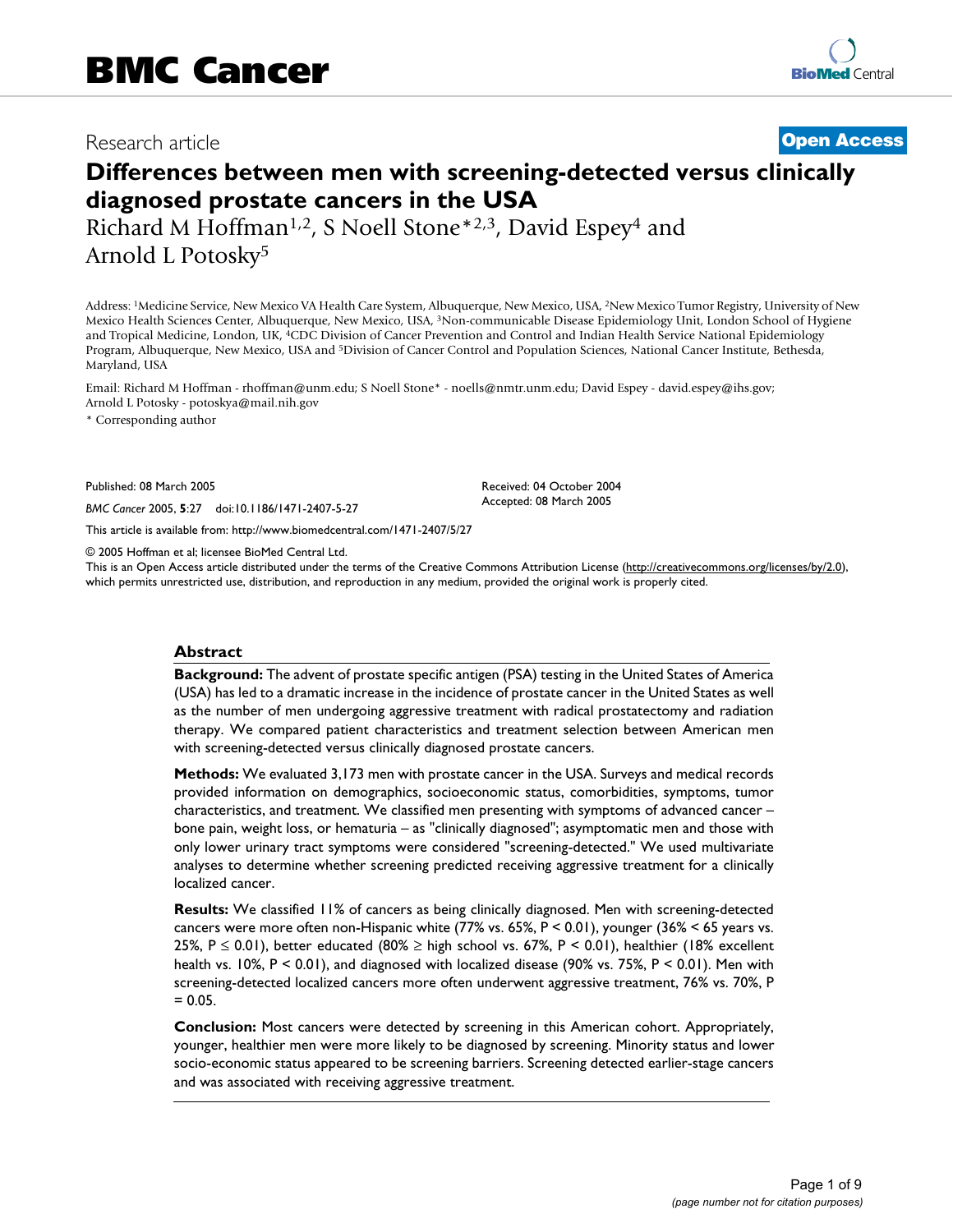# **Background**

Prostate-specific antigen (PSA) testing was introduced in the United States of America (USA) in the late 1980s with Federal Drug Administration (FDA) approval for prostate cancer surveillance [1]. However, the test indications were soon expanded to include prostate cancer screening. By the early 1990s, the American Urologic Association and the American Cancer Society were recommending PSA testing, along with digital rectal examination (DRE), as part of annual prostate cancer screening [2,3]. The advent of PSA testing led to a dramatic increase in the incidence of prostate cancer in the USA, with the number of new cases rising from 152,811 in 1990 to over 230,000 in 1992 [4,5]. During the past decade, the number of American men undergoing aggressive treatment with radical prostatectomy and radiation therapy also increased substantially [6,7].

Urologic screening studies provide the most comprehensive information about the men undergoing PSA screening [8-10]. Several trials have taken place in both Europe and the USA. In general, study subjects usually were recruited through advertisements and they were screened with combinations of PSA, DRE, and transrectal ultrasound. The average age of these study participants was in the mid-60s, and minority subjects were not well represented. Minimal data were provided on symptoms, comorbidity, or socioeconomic status. Among American men diagnosed with clinically localized prostate cancers, approximately 90% underwent treatment with radical prostatectomy or radiation therapy.

Population-based data on PSA screening are largely unavailable, including information on the proportion of prostate cancers diagnosed by screening, the demographic, socioeconomic, and clinical characteristics of men with screening-detected cancers, and the association of screening detection with treatment decisions. We used data from the United States-based Prostate Cancer Outcomes Study (PCOS) to 1) determine the proportion of screening-detected prostate cancers in a population-based cohort, 2) compare baseline demographic, socioeconomic, and clinical characteristics between men with screening-detected versus clinically diagnosed cancers, and 3) determine whether men with screening-detected clinically-localized prostate cancers were more likely to undergo aggressive treatment (radical prostatectomy or radiation therapy).

# **Methods**

# *Study population*

The American National Cancer Institute instituted the PCOS in 1994 to measure practice patterns and healthrelated quality of life among men diagnosed with prostate cancer in the United States. Methods for this multi-site,

longitudinal project are described elsewhere [11]. Briefly, PCOS subjects were men histologically diagnosed with prostate cancer between October 1, 1994 and October 31, 1995. Subjects were identified using a rapid case ascertainment system by the six participating National Cancer Institute Surveillance, Epidemiology and End Results (SEER) cancer registries (Atlanta, Georgia metropolitan area; Los Angeles County California; King County, Washington; Connecticut; Utah; and New Mexico). Eligible subjects were residents of the areas covered by these registries at the time of diagnosis and were between the ages of 39 and 89 years, except in King County, where only men over 60 years were eligible. The institutional review board of each participating institution approved the study.

Eligible patients were sampled within strata of age, race/ ethnicity, and tumor registry to approximate a sample representative of the United States population of prostate cancer patients. The PCOS oversampled younger men and minorities and excluded patients with race/ethnicity other than non-Hispanic white, African American, or Hispanic, because their sample sizes were small.

A total of 11,137 men with prostate cancer comprised the eligible patient population for the study and the PCOS randomly selected 5,672 of these men. Among these selected patients, 3173 (55.9%) completed a healthrelated quality-of-life survey questionnaire 6 months after initial diagnosis. We used survey and medical record data collected from these subjects to evaluate differences in patient characteristics and treatments between men with screening-detected cancers and those who were diagnosed clinically. Responders to the PCOS survey were younger than non-responders and more likely to be non-Hispanic white and have a higher socioeconomic status. A substantial proportion of the responders had regional stage and moderately differentiated cancers, while non-responders had a greater proportion of distant stage and poorly differentiated cancers. Responders also were more likely to receive radical prostatectomy [11].

## *Data collection*

Investigators contacted eligible subjects by mail and/or telephone requesting them to sign a release form allowing review of all medical records from any physicians and facilities diagnosing and/or providing care for prostate cancer. Records were obtained from private and public hospitals, freestanding radiological or surgical centers, Veterans Administration hospitals, Health Maintenance Organizations, and private physician offices. Certified Tumor Registry abstractors collected baseline information on demographics, clinical symptoms before diagnosis (systemic and urinary), comorbidity, diagnostic procedures and results (including PSA levels and digital rectal examination findings), clinical staging, tumor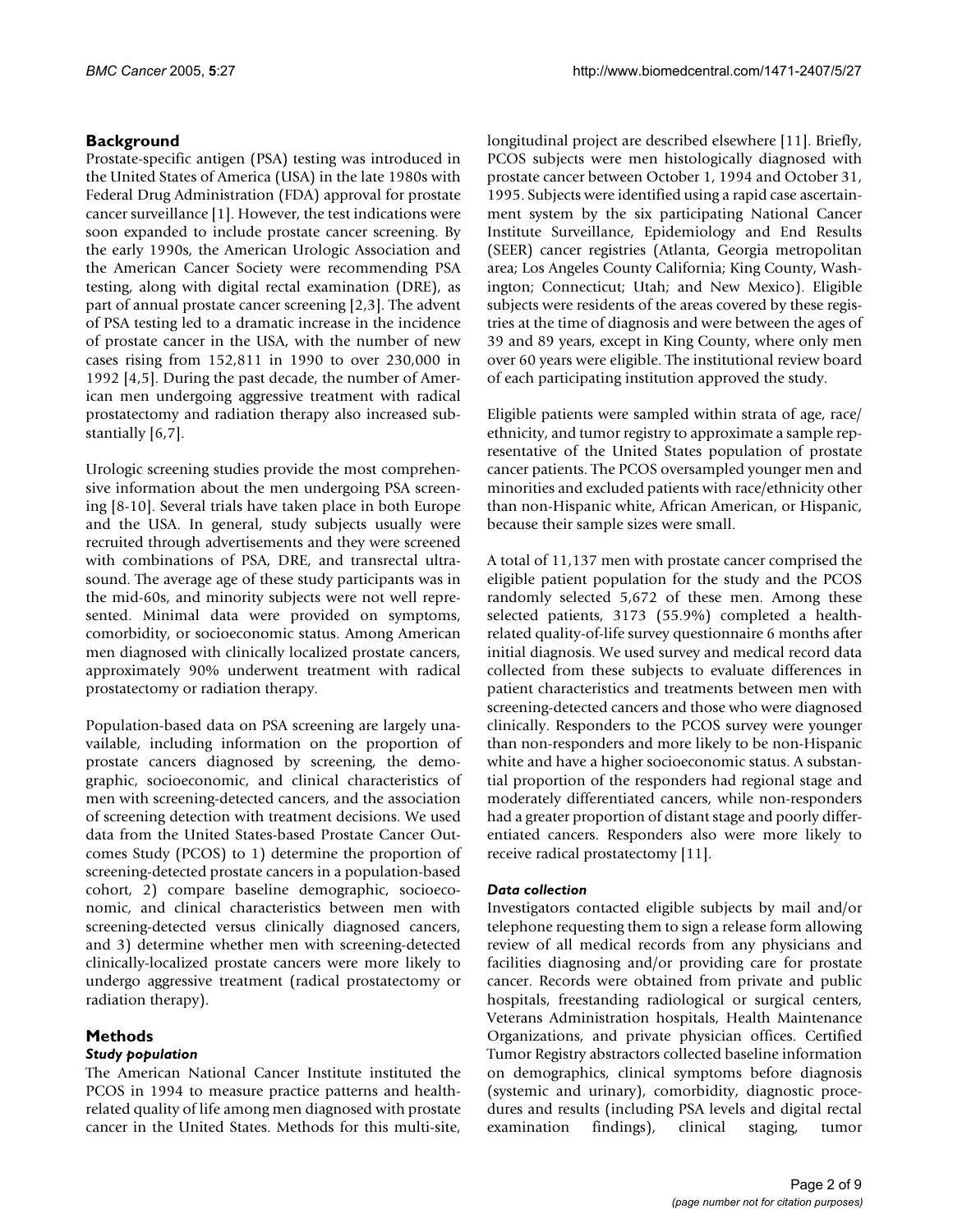characteristics, and treatment details. The PCOS reabstracted a random sample of 5% of records to assess and correct any systematic coding errors.

The PCOS also collected data on general and disease-specific measures of health-related quality of life, symptoms, comorbidity, and specific treatments received for prostate cancer using a mailed self-administered questionnaire. Most respondents completed the self-administered questionnaire (91%); those who did not return the questionnaire were contacted by telephone and asked to complete the survey by telephone or in person. Subjects were asked to recall their health-related quality of life and symptoms, including the domains of urinary, bowel, and sexual function, just before their prostate cancer was diagnosed. Demographic and socioeconomic questions from this survey were used to determine race/ethnicity, employment status, educational level, household income, insurance status, and marital status. A question assessing comorbidity asked about 12 medical conditions that were likely to affect prostate cancer treatment decisions and long-term quality of life. The conditions were derived from the Charlson index as well as the expert opinion of the PCOS investigators [12]. If the patient reported being told by a doctor that he had cerebrovascular disease, inflammatory bowel disease, liver disease, or ulcers, he received one point on his comorbidity score for each condition. If the patient reported that any of eight conditions – arthritis, diabetes, depression, hypertension, chest pain, heart attack, heart failure, or chronic lung disease – limited his activity or required prescription medications, he received 1 additional point for each of these conditions. In the analyses, comorbidity scores were divided into the categories of 0, 1, 2, and greater than or equal to 3 points.

We assigned screening status using information from the medical record abstract and the patient questionnaire. We considered men presenting with symptoms consistent with advanced prostate cancer, including bone pain, weight loss or hematuria, to be "clinically diagnosed." We initially created separate categories for men with only irritative or obstructive symptoms consistent with benign prostatic hyperplasia and an asymptomatic group who had neither prostate cancer nor lower urinary tract symptoms.

Clinical cancer stage was based on an algorithm using information abstracted from medical records. The algorithm was necessary because the community-based medical records were not detailed enough to classify cases by TNM (tumor, node, metastases) staging [13]. The algorithm defined T1 tumors as confined to the prostate with a normal digital rectal examination and no positive scans (magnetic resonance imaging, computed tomography, bone scan) or evidence of metastases. T2 tumors were defined as confined to the prostate, with abnormal or suspicious digital rectal examinations, but no positive scans or evidence of metastases. We defined clinically localized cancers as either T1 or T2 tumors. Initial treatment, based on medical record abstractions, was defined as treatment received within the first six months after diagnosis. We defined aggressive treatment as either radical prostatectomy or radiation therapy. We defined conservative management as androgen deprivation, either surgical or chemical, or watchful waiting.

## *Statistical analyses*

Descriptive statistics were calculated for ethnicity/race, age, stage at diagnosis, education, marital status, employment, income, digital rectal exam and PSA results, Gleason score from biopsy or transurethral resection of the prostate, comorbid conditions and self-reported general health status. We used contingency tables to compare men presenting without any symptoms, those with lower urinary tract symptoms alone, and those with prostate cancer symptoms. Although screening is defined as applying a diagnostic test to asymptomatic people [14], the prevalence of benign prostatic hyperplasia is very high among men at risk for prostate cancer [15]. We found that the men with only lower urinary tract symptoms were much more similar to asymptomatic men than to men we classified as having clinically diagnosed cancers. Therefore, we also considered cancers diagnosed in men who reported only lower urinary tract symptoms at the time of PSA testing to be "screening-detected." We used this combined screening-detected group to compare baseline characteristics against clinically diagnosed cases and in modeling treatment selection for clinically localized cancers. Logistic regression analyses were used to determine whether screening history was independently associated with selecting aggressive treatment versus conservative management among men with clinically localized prostate cancer. Covariates for this multivariate model, based on previous literature, included age, race/ethnicity, marital status, study site, education, insurance status, annual income, comorbidity, health status, and tumor characteristics [16,17]. We also examined interactions between screening status with age, comorbidity, PSA level, and Gleason score.

The results of the logistic regression models are shown as percentages receiving the treatment of interest, adjusting for the independent variables included in the model. These percentages were directly adjusted to the distribution of the variables among the weighted sample used in each model [18]. The probability of receiving the treatment of interest can then be directly compared across levels of the variables included in the model.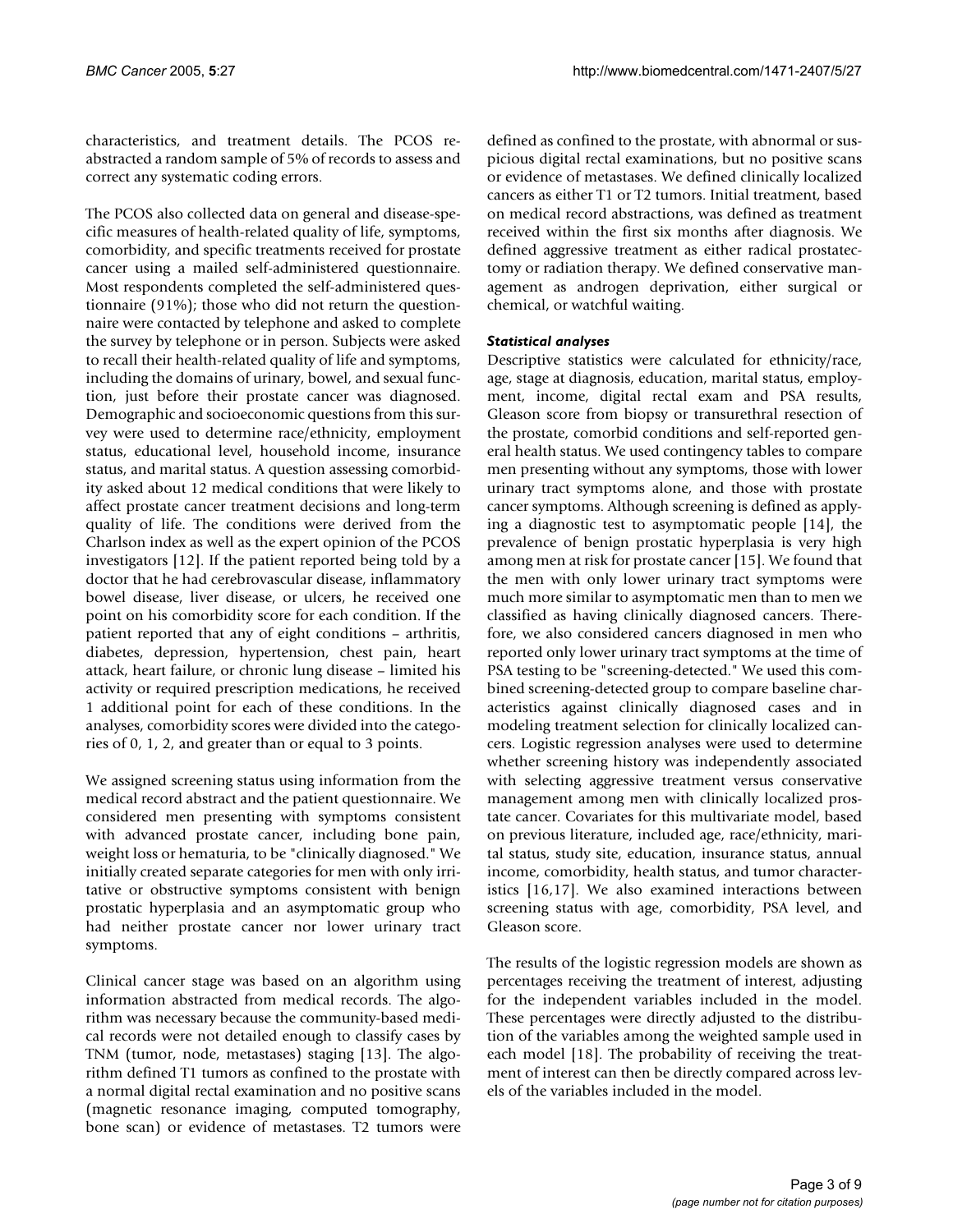| Variable                 | Number of<br>subjects (Sample<br>$size = 3173$ | Weighted<br>percentages |
|--------------------------|------------------------------------------------|-------------------------|
| <b>SEER</b> registry     |                                                |                         |
| Atlanta                  | 316                                            | 22.5                    |
| Connecticut              | 669                                            | 35.8                    |
| Los Angeles              | 938                                            | 13.5                    |
| New Mexico               | 342                                            | l I.5                   |
| Seattle                  | 325                                            | 6.0                     |
| Utah                     | 583                                            | 10.8                    |
| <b>Ethnicity</b>         |                                                |                         |
| Non-Hispanic white       | 2187                                           | 75.7                    |
| Non-Hispanic black       | 539                                            | 13.8                    |
| Hispanic                 | 447                                            | 10.5                    |
| Age                      |                                                |                         |
| < 49                     | 102                                            | 2.3                     |
| $50 - 64$                | 1137                                           | 32.3                    |
| $65 - 74$                | 1336                                           | 44.5                    |
| $75+$                    | 598                                            | 20.9                    |
| Current marital status   |                                                |                         |
| Married                  | 2499                                           | 78.6                    |
| Unmarried                | 637                                            | 20.3                    |
| Unknown                  | 37                                             | IJ                      |
| Education                |                                                |                         |
| < High school degree     | 695                                            | 20.9                    |
| High school/some college | 1419                                           | 43.6                    |
| $\geq$ College degree    | 1014                                           | 34.0                    |
| Unknown                  | 45                                             | 1.5                     |
| Insurance                |                                                |                         |
| Private                  | 2595                                           | 82.1                    |
| Public/Medicare          | 309                                            | 10.0                    |
| Unknown                  | 269                                            | 7.9                     |
| Income (annual)          |                                                |                         |
| $<$ \$20,000             | 792                                            | 23.3                    |
| $$20 - 40,000$           | 921                                            | 28.8                    |
| $$40,000 +$              | 1128                                           | 36.3                    |
| Unknown                  | 332                                            | 11.6                    |

| Table 1: Baseline demographic and socioeconomic |  |
|-------------------------------------------------|--|
| characteristics.                                |  |

#### Variable Number of subjects (sample size = 3173) Weighted percentages Symptoms Asymptomatic 1001 30.9 Lower urinary alone 1832 58.4 Systemic 340 10.7 Comorbid conditions None 1211 37.2 1 1008 32.5 2 520 16.3 3+ 434 13.9 Health status Excellent 16.9 Good 2104 66.2 Fair or poor 500 15.9 Unknown 35 1.0 PSA (ng/ml)  $<$ 4 8.8  $\geq 4$  2675 84.5 Unknown 204 6.7 Digital rectal examination Abnormal 1741 54.8 Normal 1033 33.2 Unknown 399 12.0 Gleason score<br> $2 - 4$  $2-4$  13.9 5 – 7 2029 65.1 8 – 10 373 11.6 Unknown 290 9.4 Tumor stage Local 2796 88.7 Regional 126 3.7 Advanced 251 7.6

Legend: PSA = prostate-specific antigen

<span id="page-3-0"></span>**Table 2: Baseline clinical characteristics.**

Legend: SEER = Surveillance, Epidemiology, and End Results

All analyses were performed with the Survey Data Analysis statistical package (Research Trial Institute, Research Triangle Park, North Carolina, 1997) to account for the complex survey design. We obtained unbiased estimates of parameters for all eligible prostate cancer patients in the PCOS areas by using the Horvitz-Thompson weight, which is the inverse of the sampling proportion for each sampling stratum (defined by age, race/ethnicity, and study area). A two-tailed P-value of < .05 was considered statistically significant.

## **Results**

The baseline demographic, socioeconomic, and clinical characteristics of the PCOS subjects are shown in Tables 1 and [2](#page-3-0). The majority of subjects were non-Hispanic white men, older than sixty-five, and married at the time of diagnosis. Socioeconomic status was relatively high; a majority had more than a high school education, and a substantial proportion of subjects had private insurance. Among the study subjects, 10.7% presented with symptoms consistent with prostate cancer and were considered to be clinically diagnosed cases. Nearly two-thirds of subjects had lower urinary tract symptoms, while 30.9% were completely asymptomatic. Overall, 83.1% of men rated their general health at "good" or "excellent" before their cancer diagnosis.

We compared baseline characteristics of asymptomatic men, those with lower urinary tract symptoms alone, and men with clinically diagnosed cancers in Table [3](#page-4-0). We found that the characteristics of men with lower urinary tract symptoms alone were closer to the asymptomatic men than to the clinically diagnosed cancer cases for race/ ethnicity, socioeconomic status, health status, and cancer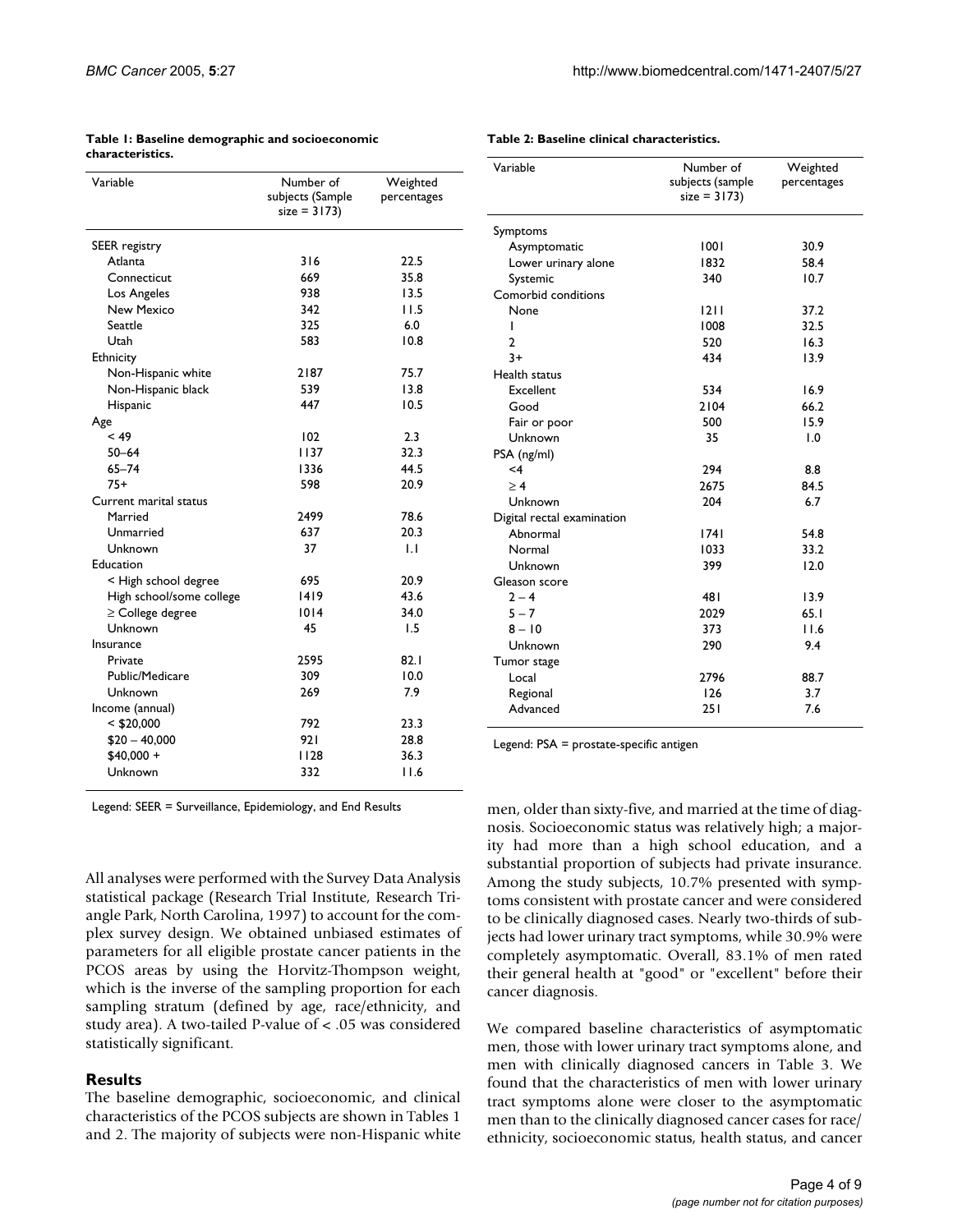| Variable                   | Clinically diagnosed<br>(weighted %) | Asymptomatic* (weighted<br>%) | LUTS <sup>**</sup> (weighted %) | Asymptomatic or LUTS***<br>(weighted %) |
|----------------------------|--------------------------------------|-------------------------------|---------------------------------|-----------------------------------------|
| <b>SEER</b> registry       |                                      | $P = 0.16*$                   | $P = 0.31**$                    | $P = 0.24$ **                           |
| Atlanta                    | 14.2                                 | 14.2                          | 12.9                            | 13.3                                    |
| Connecticut                | 9.1                                  | 24.7                          | 21.9                            | 22.9                                    |
| Los Angeles                | 38.I                                 | 34.5                          | 36.0                            | 35.5                                    |
| New Mexico                 | 13.7                                 | 9.8                           | 12.0                            | 11.3                                    |
| Seattle                    | 4.3                                  | 5.9                           | 6.4                             | 6.2                                     |
| Utah                       | 10.5                                 | 10.9                          | 10.8                            | $6.8\,$                                 |
| Ethnicity                  |                                      | P < 0.01                      | P < 0.01                        | P < 0.01                                |
| Non-Hispanic white         | 65.1                                 | 79.9                          | 75.5                            | 77.0                                    |
| Non-Hispanic black         | 20.8                                 | 12.4                          | 13.3                            | 13.0                                    |
| Hispanic                   | 4.1                                  | 7.8                           | 11.2                            | 10.0                                    |
| Age                        |                                      | P < 0.01                      | $P = 0.38$                      | $P \leq 0.01$                           |
| < 49                       | 2.2                                  | 4.1                           | 1.4                             | 2.3                                     |
| $50 - 64$                  | 22.8                                 | 40.5                          | 29.7                            | 33.4                                    |
| $65 - 74$                  | 50.7                                 | 38.7                          | 46.5                            | 43.8                                    |
| $75+$                      | 24.4                                 | 16.7                          | 22.4                            | 20.5                                    |
| Current marital status     |                                      | P < 0.01                      | $P = 0.03$                      | $P = 0.01$                              |
| Married                    | 72.9                                 | 81.4                          | 79.7                            | 80.3                                    |
| Unmarried                  | 27.1                                 | 18.6                          | 20.3                            | 19.7                                    |
| Education                  |                                      | P < 0.01                      | P < 0.01                        | P < 0.01                                |
| < High school degree       | 33.3                                 | 16.2                          | 21.7                            | 19.8                                    |
| High school/college        | 37.6                                 | 45.5                          | 44.8                            | 45.0                                    |
| $\geq$ College degree      | 29.7                                 | 38.3                          | 33.5                            | 35.2                                    |
| Income (annual)            |                                      | P < 0.01                      | $P = 0.01$                      | P < 0.01                                |
| $<$ \$20,000               | 36.8                                 | 19.0                          | 28.4                            | 25.1                                    |
| $$20 - 40,000$             | 35.9                                 | 30.3                          | 33.2                            | 32.2                                    |
| $$40,000 +$                | 27.3                                 | 50.7                          | 38.4                            | 42.7                                    |
| Insurance                  |                                      | P < 0.01                      | $P = 0.23$                      | $P = 0.01$                              |
| Private                    | 39.7                                 | 48.9                          | 44.0                            | 44.3                                    |
| Public/Medicare            | 53.1                                 | 42.7                          | 48.2                            | 48.2                                    |
| Unknown                    | 6.4                                  | 8.4                           | 7.9                             | 8.1                                     |
| Comorbid conditions        |                                      | $P \leq 0.01$                 | $P = 0.41$                      | $P = 0.05$                              |
| None                       | 32.2                                 | 41.8                          | 35.8                            | 37.8                                    |
| I                          | 30.3                                 | 34.0                          | 32.2                            | 32.8                                    |
| $\overline{2}$             | 17.6                                 | 16.4                          | 16.1                            | 16.2                                    |
| $3+$                       | 19.8                                 | 7.8                           | 16.0                            | 13.2                                    |
| Health status              |                                      | P < 0.01                      | P < 0.01                        | P < 0.01                                |
| Excellent                  | 9.9                                  | 23.0                          | 15.2                            | 17.9                                    |
| Good                       | 63.5                                 | 68.9                          | 66.5                            | 67.3                                    |
| Fair or poor               | 26.6                                 | 8.1                           | 18.3                            | 14.8                                    |
| PSA (ng/ml)                |                                      | $P = 0.01$                    | $P = 0.20$                      | $P = 0.05$                              |
| <4                         | 11.7                                 | 7.0                           | 9.3                             | 8.5                                     |
| $\geq 4$                   | 78.5                                 | 87.9                          | 83.7                            | 85.2                                    |
| Unknown                    | 9.8                                  | 5.1                           | 7.0                             | 6.4                                     |
| Digital rectal examination |                                      | $P = 0.10$                    | $P = 0.07$                      | $P = 0.06$                              |
| Abnormal                   | 59.4                                 | 54.0                          | 54.3                            | 54.2                                    |
| Normal                     | 27.0                                 | 34.0                          | 33.9                            | 33.9                                    |
| Unknown                    | 13.6                                 | 12.0                          | 11.7                            | 11.9                                    |
| Gleason score              |                                      | P < 0.01                      | P < 0.01                        | P < 0.01                                |

#### <span id="page-4-0"></span>**Table 3: Distribution of baseline demographic, socioeconomic, and clinical characteristics by screening status.**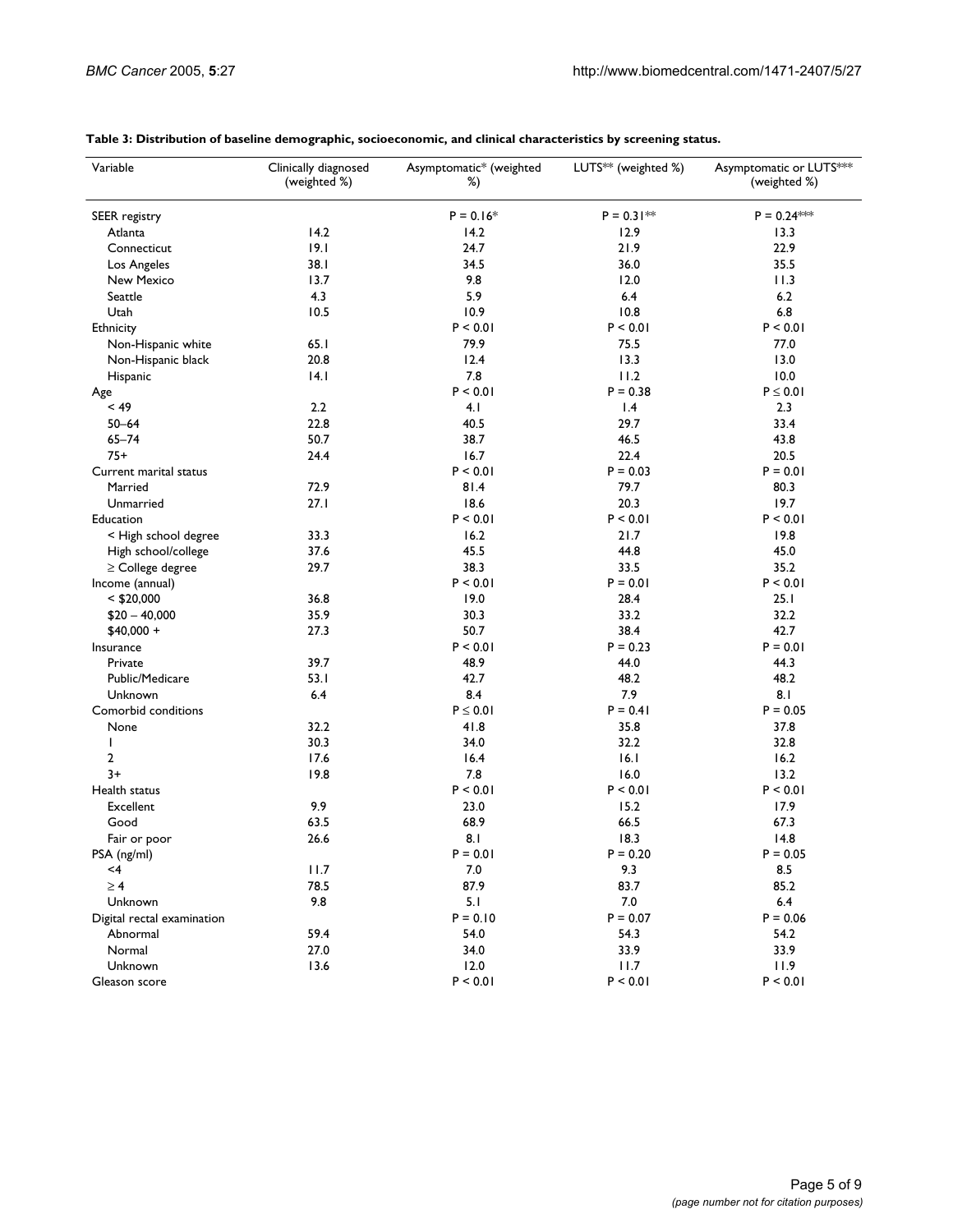| $2 - 4$        | 9.6  | 13.6     | 14.9     | 14.4     |
|----------------|------|----------|----------|----------|
| $5 - 7$        | 53.4 | 69.9     | 64.6     | 66.5     |
| $8 - 10$       | 22.3 | 8.3      | 11.4     | 10.3     |
| <b>Unknown</b> | 14.7 | 8.2      | 9.1      | 8.8      |
| Tumor stage    |      | P < 0.01 | P < 0.01 | P < 0.01 |
| Local          | 74.6 | 92.8     | 89.I     | 90.4     |
| Regional       | 4.0  | 3.2      | 4.0      | 3.7      |
| Advanced       | 21.4 | 4.0      | 7.0      | 5.9      |
|                |      |          |          |          |

**Table 3: Distribution of baseline demographic, socioeconomic, and clinical characteristics by screening status.** *(Continued)*

\*P value comparing asymptomatic cases with clinically diagnosed cases.

\*\* P value comparing lower urinary tract symptoms alone cases with clinically diagnosed cases.

\*\*\*P value comparing asymptomatic and lower urinary tract symptoms alone cases with clinically diagnosed cases.

Legend: LUTS = lower urinary tract symptoms, SEER = Surveillance, Epidemiology, and End Results; PSA = prostate-specific antigen

grade and stage. When we combined these two groups into a single category of screening-detected cases, we found significant differences between the screeningdetected and clinically diagnosed cases. Men with screening-detected cancers were more likely to be non-Hispanic white, were younger age, and had a higher socioeconomic status. They also reported being healthier and were more likely to have early stage disease.

We then evaluated whether screening status independently predicted receiving aggressive treatment among the 2796 men who were diagnosed with clinically localized cancer. The primary treatment for these men was radical prostatectomy for 1535 (53.4%), while 518 (20.6%) underwent radiation therapy, 671 (26.0%) were treated conservatively; we had no treatment information for 72 subjects (2.5%). The results of the multivariate analysis are shown in Table 4. After adjusting for age, race/ethnicity, marital status, area of the country, education, insurance coverage, annual income, comorbidity, self-reported health status, and tumor characteristics, we found that men with screening-detected cancers were more likely to receive aggressive treatment. The adjusted percentage of men with screening-detected cancers undergoing aggressive treatment was 76% (95% CI 0.74, 0.78) vs. 70% (95% CI 0.64, 0.76), in men with clinically diagnosed cancers, OR = 1.5 (95% CI 1.1, 2.3), P = 0.05. Other factors that were significantly associated with aggressive treatment included geographic area, ethnicity, age, marital status, comorbidity, health status, and tumor characteristics. We found no significant interactions for treatment selection between screening status with age, comorbidity, PSA level, or Gleason score.

# **Discussion**

We found that the majority of cancers (89.3%) in a population-based PCOS cohort were detected by screening. Compared to men with clinically diagnosed prostate cancer, men with screening-detected cancers were younger, more likely to be married, less likely to be a member of a minority group, and in better health. The cancers detected by screening were more likely to be clinically localized and less likely to be poorly differentiated. Among men with clinically localized prostate cancers, those with screening-detected cancers were significantly more likely to undergo aggressive treatment, even after adjusting for demographics, comorbidity, and tumor characteristics

Our finding that a high proportion of prostate cancers diagnosed in 1994 and 1995 were detected by screening is consistent with the temporal correlation between the increased use of PSA testing and the increased incidence of prostate cancer in the USA beginning during the early 1990s [4,5]. Although prostate cancer incidence rates decreased for several years in the mid 1990s, more recent data show that incidence rates are again increasing [5,19,20] and survey results from the Centers for Disease Control's Behavioural Risk Factor Surveillance System (BRFSS) show that a high proportion of American men continue to undergo PSA testing [20]. These data suggest that our findings are still relevant for prostate cancers being diagnosed in the USA. We also found that men with screening detected cancers were more likely to have early stage cancers, again mirroring the epidemiologic data showing an increased incidence of early stage cancers and a decreased incidence of advanced stage cancers [4,5]. The majority of screening-detected tumors were moderately to poorly differentiated; however, a significantly higher proportion of clinically diagnosed cancers were poorly differentiated.

Previous data, including an analysis of the PCOS cohort, have shown African Americans to be twice as likely as non-Hispanic whites to present with advanced stage cancers [4,5,21]. In the current analysis, we found a greater prevalence of ethnic/racial minorities in the clinically diagnosed versus screening-detected cancers. This disparity may reflect ethnic/racial differences in accessing preventive health care services, particularly arising from socioeconomic barriers. This in turn could contribute to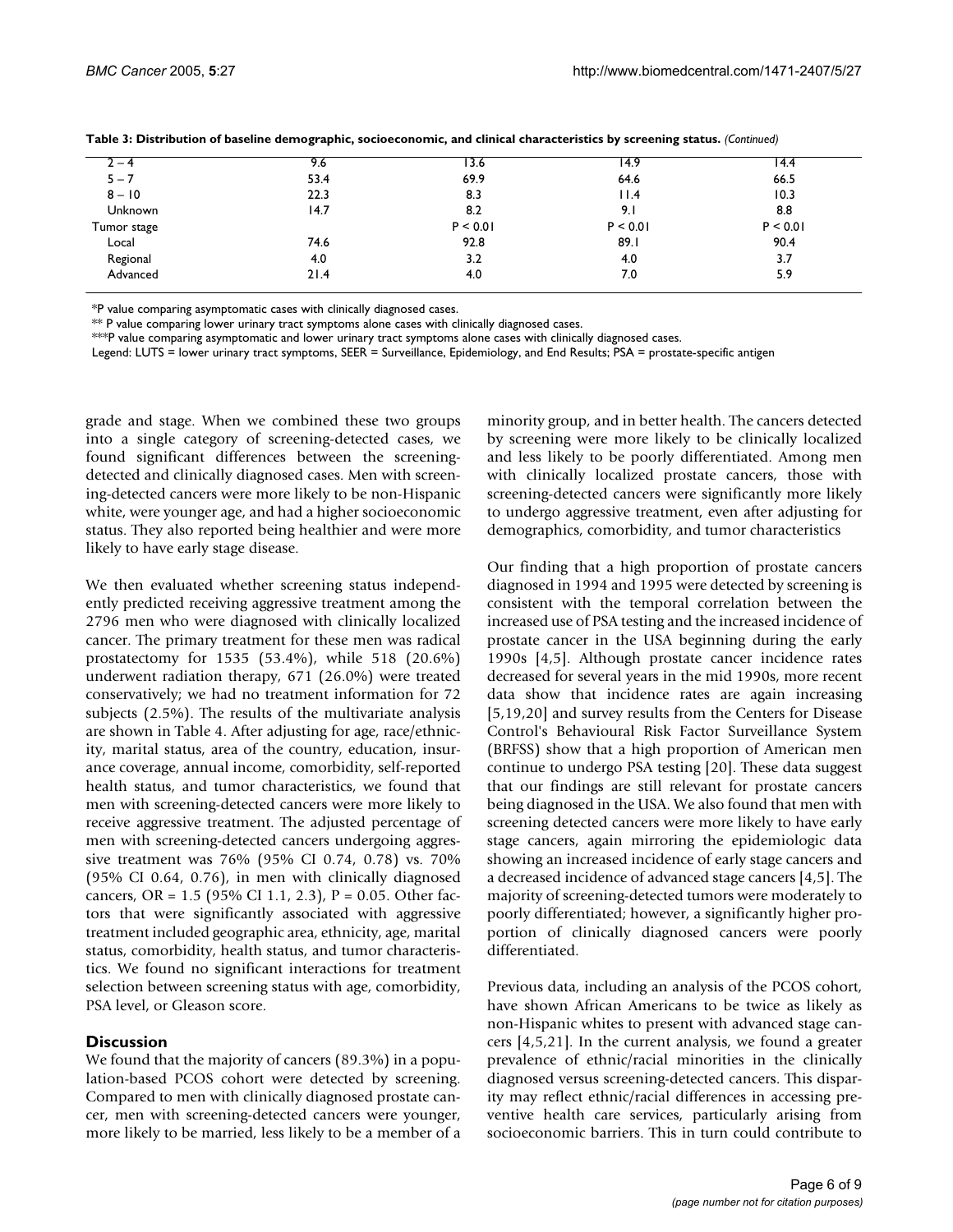| Variable                 | Received aggressive treatment |                                      | Wald F P-value |
|--------------------------|-------------------------------|--------------------------------------|----------------|
|                          | Adjusted percentages (95% CI) | Odds ratio (95% CI)                  |                |
| Screening history        |                               |                                      | 0.05           |
| Not-screened             | 76 (74, 78)                   | 1.0                                  |                |
| Screened                 | 70 (64, 76)                   | $1.5$ (1.1 - 2.3)                    |                |
| SEER registry            |                               |                                      | < 0.01         |
| Los Angeles              | 71 (67, 75)                   | 1.0                                  |                |
| Atlanta                  | 89 (85, 93)                   | 4.8 $(2.7 - 8.5)$                    |                |
| Connecticut              | 77 (73, 81)                   | $1.5$ (1.1 – 2.2)                    |                |
| <b>New Mexico</b>        | 72 (66, 78)                   | $1.1 (0.7 - 1.7)$                    |                |
| Seattle                  | 73 (67, 79)                   | $1.2(0.8 - 1.8)$                     |                |
| Utah                     | 77 (73, 81)                   | $1.5(1.0 - 2.3)$                     |                |
| Ethnicity                |                               |                                      | < 0.01         |
| Non-Hispanic white       | 76 (74, 78)                   | 1.0                                  |                |
| Non-Hispanic black       | 69 (63, 75)                   | $0.6$ (0.4 - 0.9)                    |                |
| Hispanic                 | 79 (75, 83)                   | $1.2(0.8 - 1.9)$                     |                |
| Age                      |                               |                                      | < 0.01         |
| < 49                     | 95 (92, 100)                  | 1.0                                  |                |
| $50 - 64$                | 89 (87, 91)                   | $0.4(0.2 - 1.2)$                     |                |
| $65 - 74$                | 79 (77, 81)                   | $0.2$ (0.1 - 0.5)                    |                |
| $75+$                    | 41 (35, 47)                   | $0.03$ (0.01 - 0.08)                 |                |
| Current marital status   |                               |                                      | < 0.01         |
| Married                  | 77 (75, 79)                   | 1.0                                  |                |
| Unmarried                | 71 (67, 75)                   | $0.6$ (0.5 - 0.8)                    |                |
| Education                |                               |                                      | 0.95           |
| < High school degree     | 76 (72, 80)                   | 1.0                                  |                |
| High school/college      | 76 (74, 78)                   | $1.0$ (0.7 – 1.3)                    |                |
| College degree           | 76 (72, 80)                   | $0.9(0.7 - 1.4)$                     |                |
| Insurance                |                               |                                      | 0.25           |
| Private                  | 76 (74, 78)                   | 1.0                                  |                |
| Medicare/Public          | 74 (68, 80)                   | $0.9(0.6 - 1.4)$                     |                |
| Unknown                  | 81 (75, 87)                   | $1.6$ (0.9 – 2.8)                    |                |
| Income (annual)          |                               |                                      | 0.98           |
| $<$ \$20,000             | 76 (72, 80)                   | 1.0                                  |                |
| $$20 - 40,000$           | 76 (72, 80)                   | $1.0$ (0.7 – 1.4)                    |                |
| $$40,000 +$              | 76 (72, 80)                   | $1.0$ (0.7 – 1.5)                    |                |
| Comorbid conditions      |                               |                                      | 0.01           |
| None                     | 78 (74, 82)                   | 1.0                                  |                |
| J.                       | 77 (73, 81)                   | $0.9(0.7 - 1.2)$                     |                |
| 2                        | 77 (73, 81)                   | $0.9(0.6 - 1.3)$                     |                |
| $3+$                     | 68 (62, 74)                   | $0.5(0.3 - 0.7)$                     |                |
| Health status            |                               |                                      | < 0.01         |
| <b>Excellent</b><br>Good | 80 (76, 84)                   | 1.0                                  |                |
|                          | 77 (75, 79)                   | $0.8$ (0.5 - 1.2)                    |                |
| Fair or poor             | 67 (61, 73)                   | $0.4(0.3 - 0.7)$                     | < 0.01         |
| PSA (ng/ml)<br><4        |                               | 1.0                                  |                |
| $\geq 4$                 | 69 (63, 75)                   |                                      |                |
| Unknown                  | 77 (75, 79)                   | $1.7(1.1 - 2.6)$<br>$0.9(0.5 - 1.9)$ |                |
| Gleason score            | 68 (60, 76)                   |                                      | < 0.01         |
| $2 - 4$                  | 68 (62, 74)                   | 1.0                                  |                |
| $5 - 7$                  | 78 (76, 80)                   | $2.0$ (1.4 – 2.8)                    |                |
| $8 - 10$                 | 71 (65, 77)                   | $1.2(0.7 - 2.0)$                     |                |
| Unknown                  | 80 (74, 86)                   | $2.3(1.3 - 4.2)$                     |                |
|                          |                               |                                      |                |

**Table 4: Multivariate model of factors associated with undergoing aggressivea treatment for clinically localized cancer (n = 2796).**

aAggressive treatment was defined as radical prostatectomy or radiation therapy.

Legend: SEER = Surveillance, Epidemiology, and End Results; PSA = prostate-specific antigen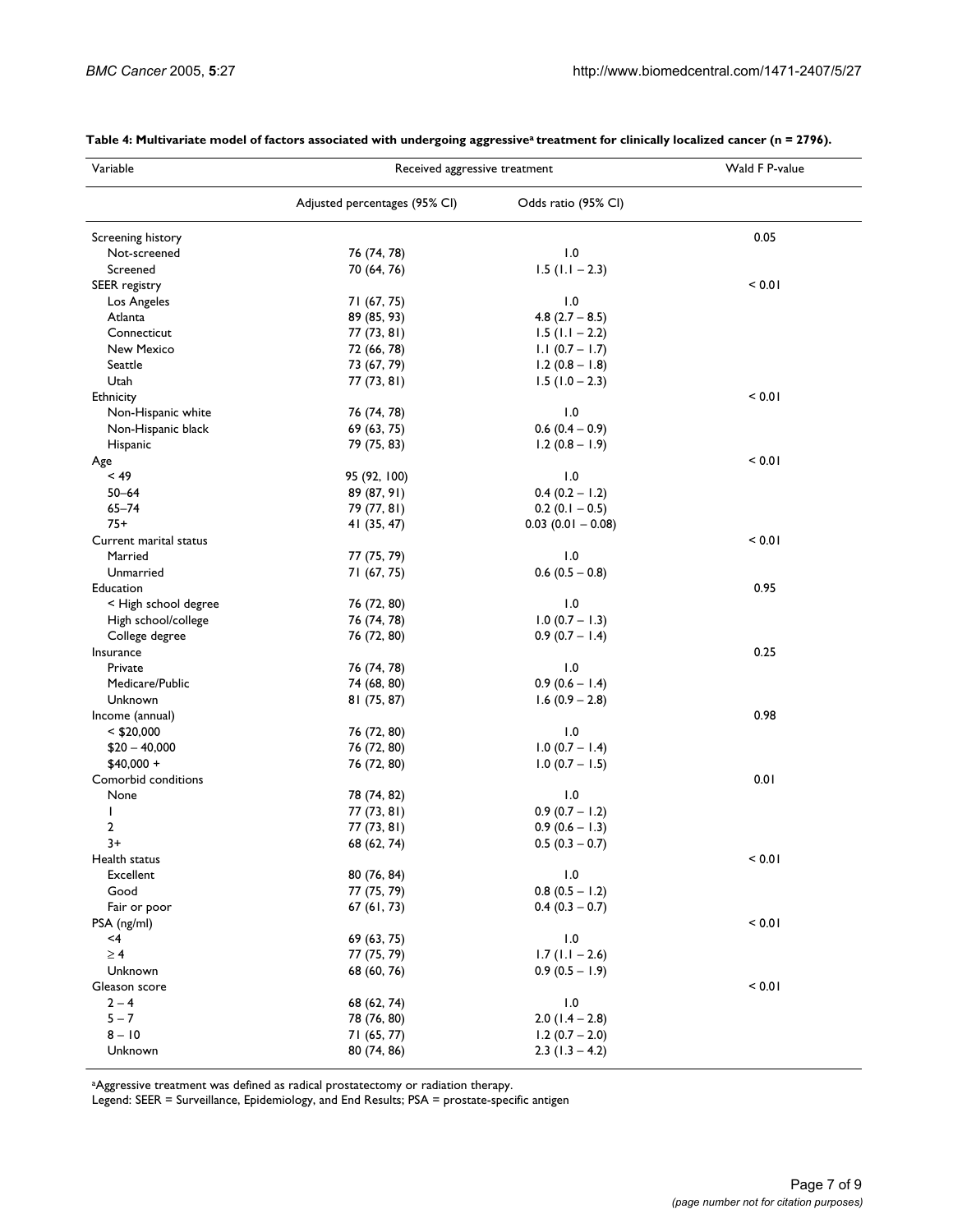disparities in cancer stage at diagnosis [22-24]. However, African Americans also have been reported to demonstrate more skeptical attitudes towards screening [25] and the stage disparity could be due to racial differences in tumor aggressiveness [26].

Men with screening-detected clinically localized cancers were more likely to undergo aggressive treatment with radical prostatectomy or radiation therapy than men with clinically diagnosed cancers. The odds ratio for receiving aggressive treatment was statistically significant at 1.5, but the adjusted absolute difference between screeningdetected and clinically diagnosed cases was only 6 percentage points. This modest association between screening status and treatment selection suggests that clinical practice may be only partly consistent with the American College of Physicians' view that "aggressive treatment is necessary to realize any benefit from the discovery of a tumor [27]." Our findings may reflect the scientific uncertainty about whether and how to treat screening-detected prostate cancers [28].

Our study has some potential limitations. We classified men presenting with symptoms of advanced cancer as being clinically diagnosed. We do not know that these symptoms actually prompted diagnostic PSA testing. However, the tumor registry medical record abstractors are trained to identify the events leading to a cancer diagnosis; they would attempt to record only symptoms consistent with cancer. Classifying PSA as a screening test is also difficult given the high prevalence of lower urinary tract symptoms in older men [15]. Few members of our study cohort were truly asymptomatic because nearly twothirds reported lower urinary tract symptoms. However, our classifications for clinical diagnosis and screening detection were internally valid because men diagnosed with symptoms of advanced cancer were significantly more likely to present with advanced stage and more aggressive cancers than the combined group of men who were either asymptomatic or had only lower urinary tract symptoms. Additionally, when we compared demographic and socioeconomic characteristics across groups, we generally found that the men with lower urinary tract symptoms alone most closely resembled the asymptomatic men.

Selection bias may have occurred because 44% of the sampled patients did not complete the 6-month survey. Responders were younger than non-responders, more likely to be non-Hispanic white, had higher socioeconomic status, had earlier stage disease, and were more likely to receive radical prostatectomy. Results may be less generalizable to older men, those with lower socioeconomic status, or members of racial/ethnic groups other than non-Hispanic white. However, these were also the groups who were less likely to have screening-detected cancers. We do not believe that including these nonresponders would have altered our findings on the differences between screening-detected and clinically diagnosed cancers. However, based on their demographics, socioeconomic status, and advanced disease stage, the non-responders were not likely to have a high proportion of screening-detected cancers and thus we may have overestimated the proportion of screening-detected cancers. Another potential limitation arose from asking subjects to recall their baseline symptoms 6 months after diagnosis. Recall errors could lead us to misclassify screening status. However, Legler and colleagues prospectively studied a subset of PCOS subjects and found high concordance for symptom recall at 6-months after diagnosis compared with reports at the time of diagnosis [29]. Finally, we may have had incomplete symptom data, particularly for questions appearing only in the medical record abstract. The abstracts would report a symptom if it appeared in the medical records; the absence of a symptom could be due to either the patient being asymptomatic or the physician's failure to ask about or record the symptom. We performed a sensitivity analysis by using only subject reported symptoms from the survey, then only symptoms reported on the medical record abstract, and then ultimately using a combination of both sources. The results for all analyses were essentially the same.

# **Conclusion**

The great majority of prostate cancers diagnosed in our study cohort were detected by screening. Appropriately, younger and healthier men were more likely to be diagnosed by screening. Minority status and lower socioeconomic status appeared to be screening barriers. Screening detected earlier stage and less histologically aggressive prostate cancers. After adjusting for baseline demographic, socioeconomic, clinical, and tumor factors, men with a screening-detected clinically localized cancer were slightly more likely to receive aggressive treatment, either radical prostatectomy or radiation therapy, than men with clinically diagnosed cancers.

# **Competing interests**

The author(s) declare that they have no competing interests.

# **Authors' contributions**

RMH and ALP initiated the project. SNS co-ordinated the data collection and was responsible for the data analyses. RMH, SNS, DE and ALP prepared the manuscript. All authors read and approved the final manuscript.

## **Acknowledgements**

This study was supported in part by the U.S Centers for Disease Control and Prevention, Contract U48/CCU610818-06-4; National Cancer Institute, National Institutes of Health, Department of Health and Human Serv